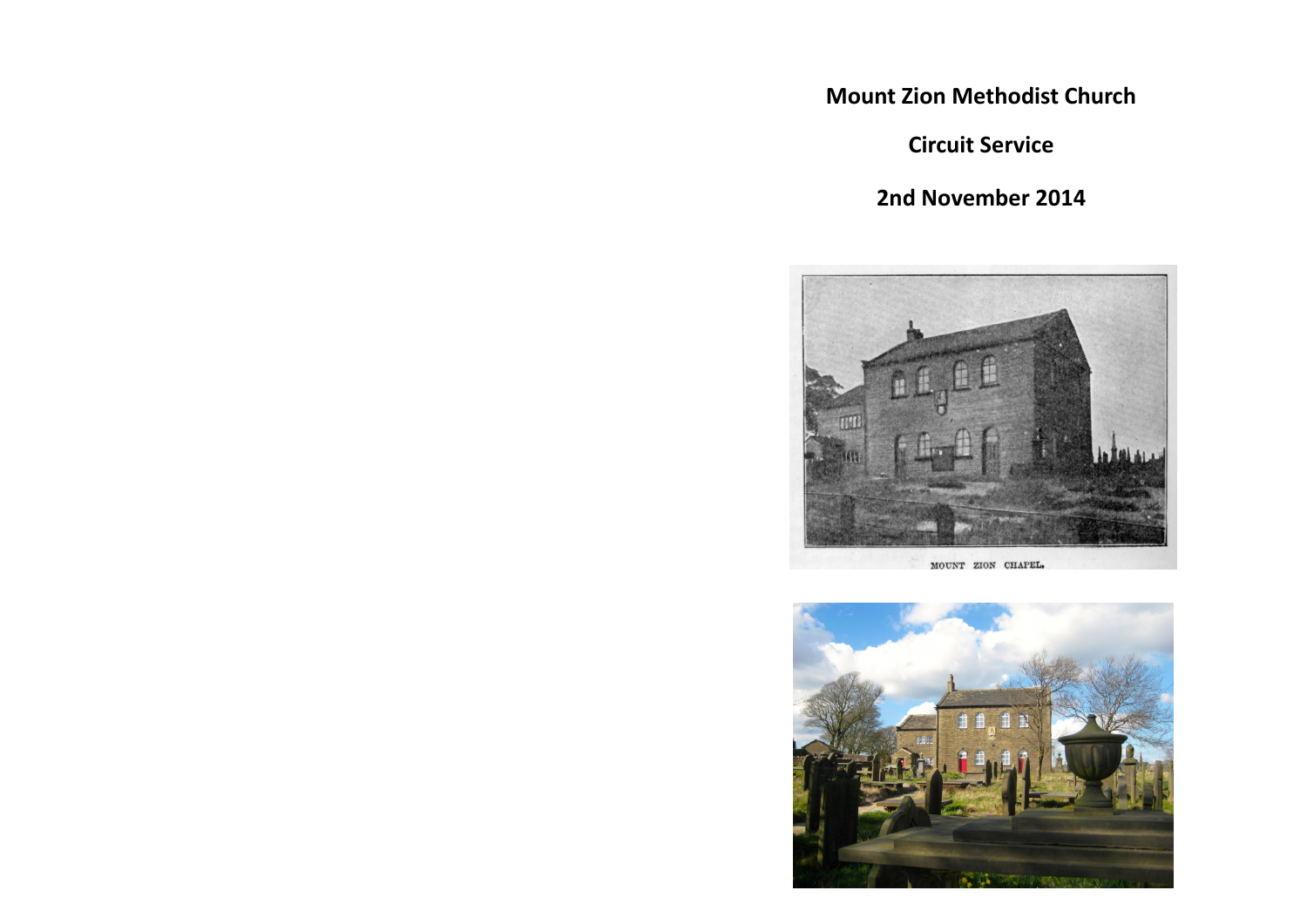#### Call to Worship

## 1 To God be the glory, great things he has **all desires known,** done!

So loved he the world that he gave us his Son,

Who yielded his life in atonement for sin,

And opened the life-gate that all may go **through Christ our Lord. Amen.** in:

*Praise the Lord! Praise the Lord! Let the earth hear his voice! Praise the Lord! Praise the Lord! Let the people rejoice!*

*O come to the Father, through Jesus the Son;*

*And give him the glory - great things he has done.*

## 2

O perfect redemption, the purchase of blood,

To every believer the promise of God! And every offender who truly believes, That moment from Jesus a pardon receives:

### 3

Great things he has taught us, great things he has done,

And great our rejoicing through Jesus the Son;

But purer, and higher, and greater will be

Our wonder, our rapture, when Jesus we see:

*Frances Jane van Alstyne (1820-1915) alt.*

Let us pray. **Almighty God, to whom all hearts are open, and from whom no secrets are hidden: cleanse the thoughts of our hearts by the inspiration of your Holy Spirit, that we may perfectly love you, and worthily magnify your holy Name;**

Holy God, we confess that we have not loved you with all our heart, mind, soul and strength. Loving God, forgive us: **Make us holy, for you are all holiness.**

Holy God, we confess that we have not loved our neighbour as we love ourselves, and as we hope to be loved. Loving God, forgive us: **Make us holy, for you are all holiness.**

Holy God, we confess that we collude with a society in which there is little reverence for the values of the kingdom.

Loving God, forgive us: **Make us holy, for you are all holiness.**

Holy God, we confess that we are too comfortable with a world in which the poor are exploited and the destitute starved.

Loving God, forgive us: **Make us holy, for you are all holiness.**

Holy God, we confess that we have worshipped the false gods of power and superiority, of success and status and conquest.

Draw near with faith.

The body of Christ keep you in eternal life. **Amen.**

The blood of Christ keep you in eternal life. **Amen.**

#### PRAYERS AND DISMISSAL

#### Let us pray.

**We thank you, Lord, that you have fed us in this sacrament, united us with Christ, and given us a foretaste of the heavenly banquet prepared for all people. Amen.**

### 1

Captain of Israel's host, and Guide Of all who seek the land above, Beneath thy shadow we abide, The cloud of thy protecting love; Our strength, thy grace; our rule, thy word; Our end, the glory of the Lord.

## 2

By thine unerring Spirit led, We shall not in the desert stray; We shall not full direction need. Nor miss our providential way; As far from danger as from fear, While love, almighty love, is near.

*Charles Wesley (1707-88*)

# The blessing of God, the Father, the Son and the Holy Spirit, remain with us always. **Amen.**

Go in peace in the power of the Spirit to live and work to God's praise and glory. **Thanks be to God. Amen.**

Copyright acknowledgement (where not already indicated above):

Prayer of Confession (Year A - Sunday between 23 and 29 Oct) © 1998 Julie M. Hulme, Epworth Press Some material included in this service is copyright: © 1999 Trustees for Methodist Church Purposes Collect (Ordinary 30) © Church of New Zealand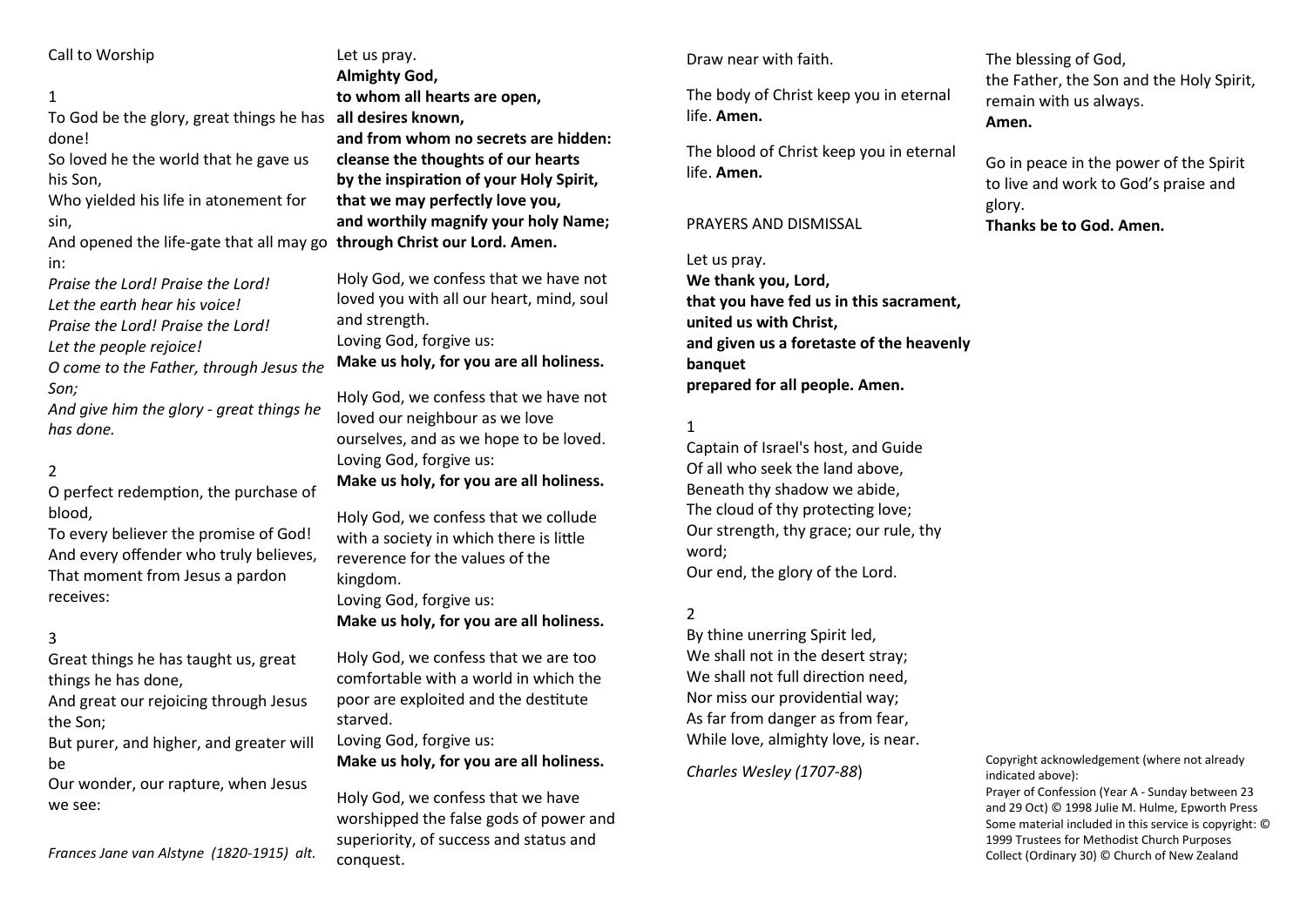He proclaimed your kingdom, by word and deed,

and was put to death upon the cross. You raised him from the dead; you exalted him in glory; and through him you have sent your Holy Spirit,

calling us to be your people, a community of faith.

And so, with angels and archangels and all the choirs of heaven, we join in the triumphant hymn:

**Holy, holy, holy Lord, God of power and might, heaven and earth are full of your glory.** and bring us with the whole creation **Hosanna in the highest. Blessèd is he who comes in the name of the Lord. Hosanna in the highest.**

Holy God, we praise you that on the night in which he was betrayed our Saviour Christ took bread and gave you thanks. He broke it, and gave it to his disciples, saying, 'Take, eat. This is my body, given for you. Do this in remembrance of me.'

After supper, he took the cup of wine, gave thanks, and gave it to them, saying, 'Drink from it, all of you. This is my blood of the new covenant, poured out for all people for the forgiveness of sins. Do this in remembrance of me.'

Remembering, therefore, his death and resurrection,

and proclaiming his eternal sacrifice, we offer ourselves to you in praise and thanksgiving, as we declare the mystery of faith:

**Christ has died. Christ is risen. Christ will come again.**

Send down your Holy Spirit that these gifts of bread and wine may be for us the body and blood of Christ. Unite us with him for ever

to your eternal kingdom.

**Through Christ, with Christ, in Christ, in the power of the Holy Spirit, we worship you in songs of everlasting praise. Blessing and honour and glory and power**

**be yours for ever and ever. Amen.**

The Breaking of the Bread

We break this bread to share in the body of Christ.

Though we are many, we are one body, because we all share in one bread. *Silence, all seated or kneeling* 

The Sharing of the Bread and Wine

Jesus said: 'I am the bread of life. Those who come to me shall not hunger and those who believe in me shall never thirst.'

Loving God, forgive us: **Make us holy, for you are all holiness.**

Collect

Eternal God, giver of love and peace, you call your children to live together as one family. Give us grace to learn your ways and to do your will, that we may bring justice and peace to all people, in the name of Jesus Christ. **Amen.**

Psalm 87

1

Glorious things of thee are spoken, Zion, city of our God; He whose word cannot be broken Formed thee for his own abode. On the rock of ages founded, What can shake thy sure repose? With salvation's walls surrounded, Thou mayest smile at all thy foes.

2

See! The streams of living waters, Springing from eternal love, Well supply thy sons and daughters, And all fear of want remove. Who can faint while such a river Ever flows their thirst to assuage: Grace which, like the Lord the giver, Never fails from age to age?

3

Saviour, if of Zion's city I, through grace, a member am, Let the world deride or pity, I will glory in thy name. Fading is the worldling's pleasure, All his boasted pomp and show; Solid joys and lasting treasure None but Zion's children know.

*John Newton (1725-1807)*

Matthew 7:24-29 1 Peter 2:4-10

Sermon

1

All praise to our redeeming Lord, Who joins us by his grace, And bids us, each to each restored, Together seek his face.

## 2

He bids us build each other up; And, gathered into one, To our high calling's glorious hope We hand in hand go on.

# 3

The gift which he on one bestows, We all delight to prove; The grace through every vessel flows, In purest streams of love.

# 4

Ev'n now we think and speak the same, And cordially agree; Concentred all, through Jesu's name, In perfect harmony.